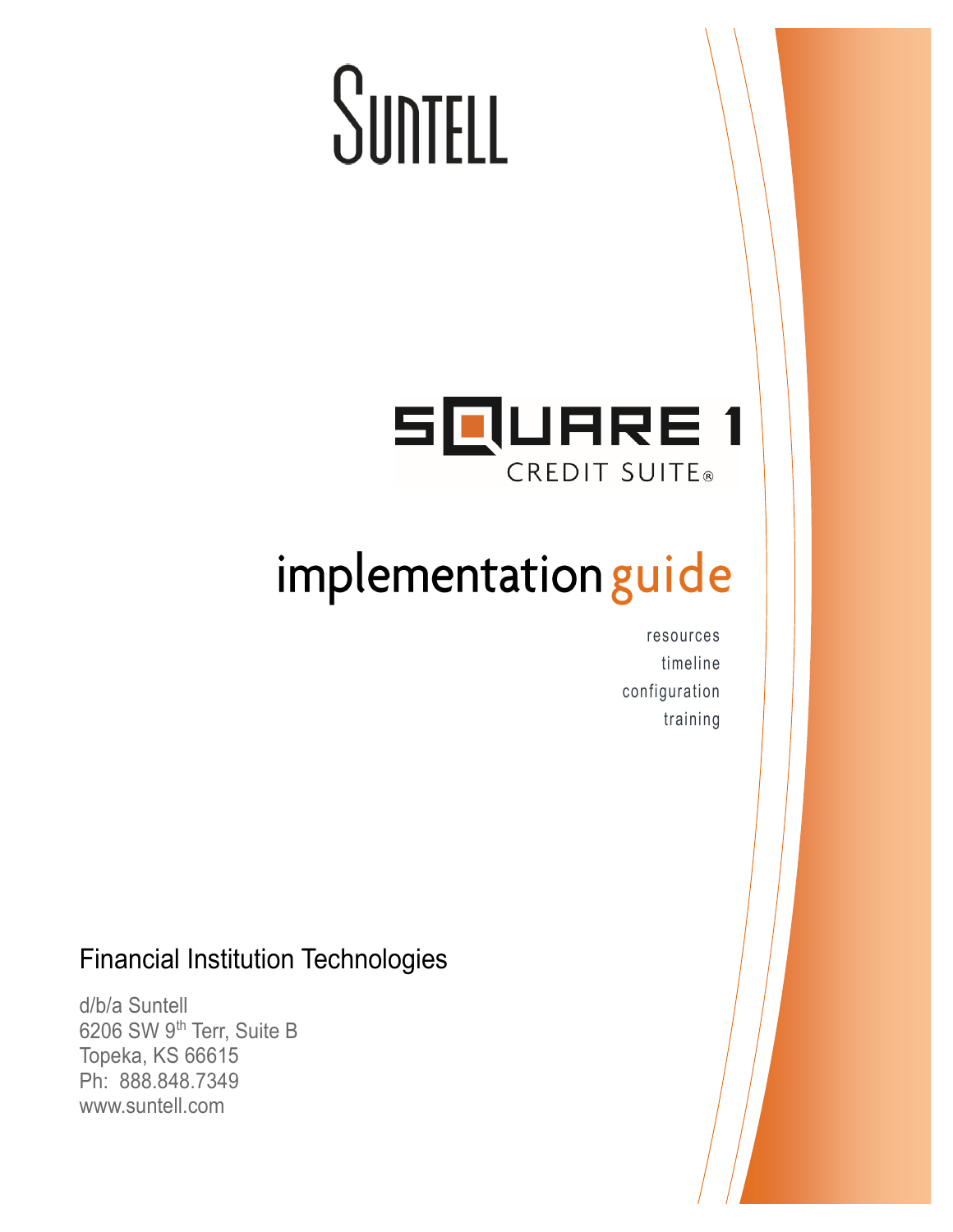# **Square 1 Credit Suite®** Software Implementation

We will work to understand your organization's policies, processes, and procedures to ensure effective advice on how to best implement the **Square 1 Credit Suite™**. Knowledgeable staff will be assigned to this project and will work in concert with the designated staff on your end to properly understand the configurable areas of the products and to ensure the configurations are properly established. These experts will also assist your organization in defining procedures to ensure that successful roll-out of the product is attained.

# smooth and successful software implementation

#### **INSTALLATION PROCESS**

Upon contract signing your organization will be assigned a team with Suntell that will coordinate efforts to install, configure, and implement your purchased solution. The Implementation Specialist will be your primary point-of-contact throughout this process and will work with you to define a timeframe for implementation and training. These steps will include:

- Identifying a target "Live Date" on which the software will begin to be used within your organization
- Technical Installation of the software
- Assistance in configuration of the products purchased through web sessions and review and feedback of completed configurations
- Completion of the core download development (if applicable)
- Coordination of any conversion services included (if applicable)
- Defining a training agenda and roll-out process

The following pages of this guide will outline a timeframe for implementation, the resources required from your organization, the configuration steps that are necessary for each product, and a sample training agenda.

#### **TESTIMONIAL**

"Suntell surpassed our expectations. Not only with their software, but with their customer service as well. The rule of thumb I always ask myself after a software installation is, 'would I make the same decision again?' and in this case there is no doubt whatsoever: we definitely made the right decision."

-Thomas Aleshire

COO, Eastwood Bank

#### **INSTALLATION**

The first step is technical installation of the software, meaning that the software will be installed and available on your system for use. A Technical Specialist will work with your IT department to complete this portion of the process.



#### CONFIGURATION

Once the software has been installed, configurations will be completed based on the products purchased. With the assistance of your Implementation Specialist, your staff will enter these configurations into your own database installed on your system.



#### TRAINING

You will work with your installation coordinator to define a training agenda based on accomplishing your primary objectives for purchasing the software. Every effort will be made to tailor training to attendee role and job function.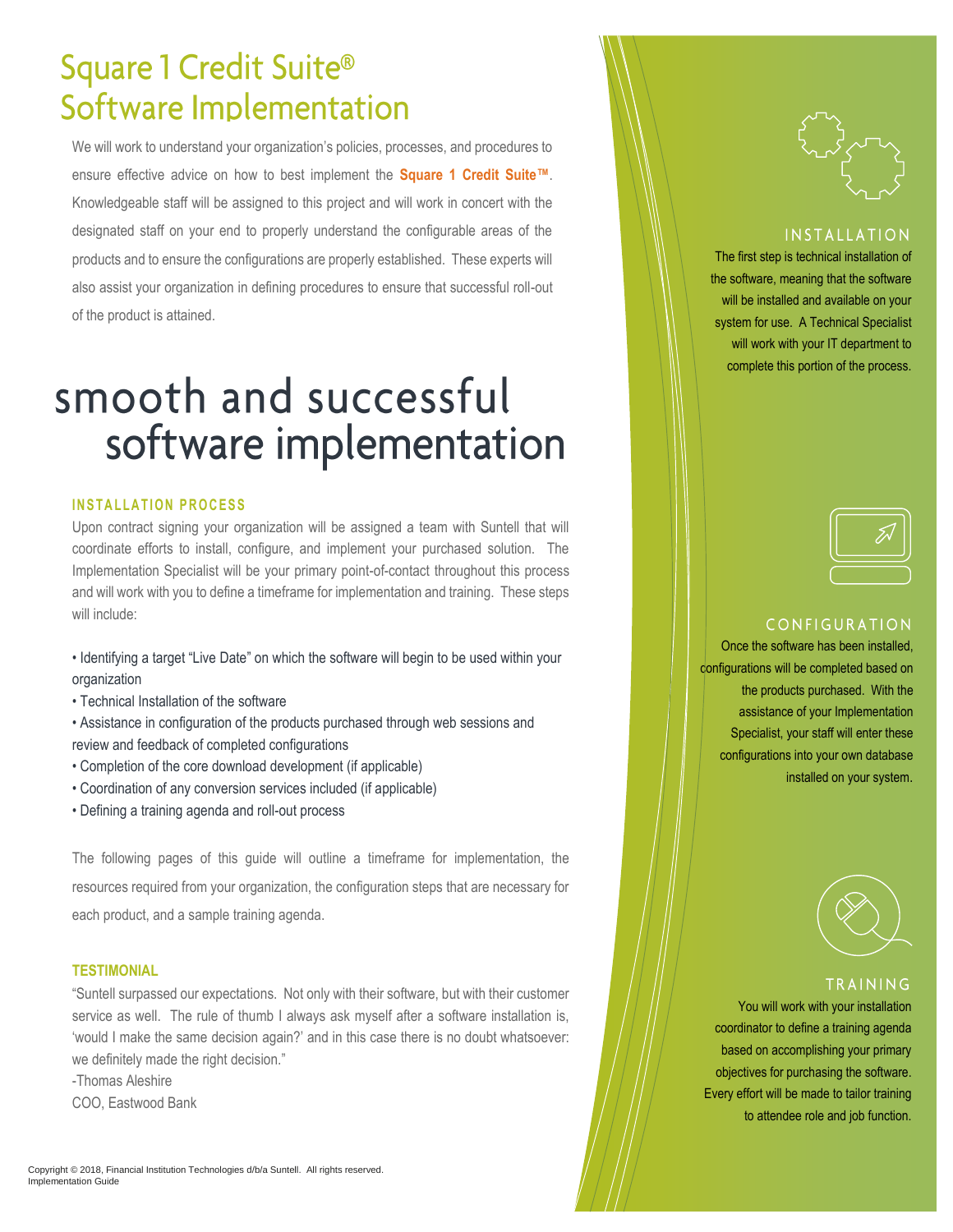#### PROFESSIONAL **SERVICES**

and the contract of the contract of the contract of the contract of the contract of the contract of the contract of the contract of the contract of the contract of the contract of the contract of the contract of the contra

Data stored in legacy systems can be programmatically migrated into the newly adopted Square 1 Credit Suite® by one of our data specialists.

#### **T R A I N I N G**

Time spent in training will be pertinent and beneficial to the overall implementation of the Square 1 Credit Suite™. Training is via webinars with a virtual lab center. This training is broken into small sessions to best utilize employees time and for maximum learning.

#### **CUSTOM R ATIOS AND REPORTING**

Custom calculations, such as ratios or other totals, can be scripted into your database for use within your underwriting. Additionally, we can do custom queries of data that might be needed for a report that otherwise is not included in your Loan Management System. *\*Professional service charges may apply to custom requests.*

## **Implementation Resources**

**Square 1 Project Coordinator(s):** Personnel at your bank responsible for the setup and maintenance of the Suntell **Square 1 Credit Suite®** products your organization has purchased. Competencies include knowledge of your institution's policies and procedures and general authority to make decisions regarding same. This will become the power user(s) of the software at your organization, and may require a team of individuals from different lending areas to make sure that Square 1 is implemented in a collective manner and is representative of the goals of each respective department including credit analysis, loan operations, risk management, and imaging.

**Square 1 Administrator:** Person at your bank for the maintenance and back-up of the Square 1 Credit Suite® database(s). This person also manages user and network resources.

**Implementation Specialist:** Person from Suntell responsible for assisting you during the implementation process from start to finish. This person will work with your Square 1 Credit Suite® Project Coordinator(s) to determine your institution's needs within the Credit Suite, as well as offer suggestions regarding configuration, implementation, and ongoing use of the software.

**Configuration:** The process of tailoring the software so that it operates in a manner consistent with your institution's policies and procedures.

**Implementation:** Refers to the process of preparing for, installing and using the software in your organization. Implementation includes configuration and training.

**Technical Installation:** The process of physically installing the software on your server. Please have your IT administrator review the technical requirements of the software as soon as possible.

**Suntell Installation Technician:** Person from Suntell responsible for assisting in the technical installation of the software, as well as answering any questions related to hardware requirements.

**Import Development:** The process of creating the nightly core download from your core accounting system, based on flat files that your organization will create. Each import is developed and tested for each unique organization.

**Conversion Analysis:** If your contract includes conversions from legacy systems, a Data Analyst will be assigned to your project(s) to map and transfer the data to the Square 1 Credit Suite®. Examples of data include collateral, spreads, ticklers, or images.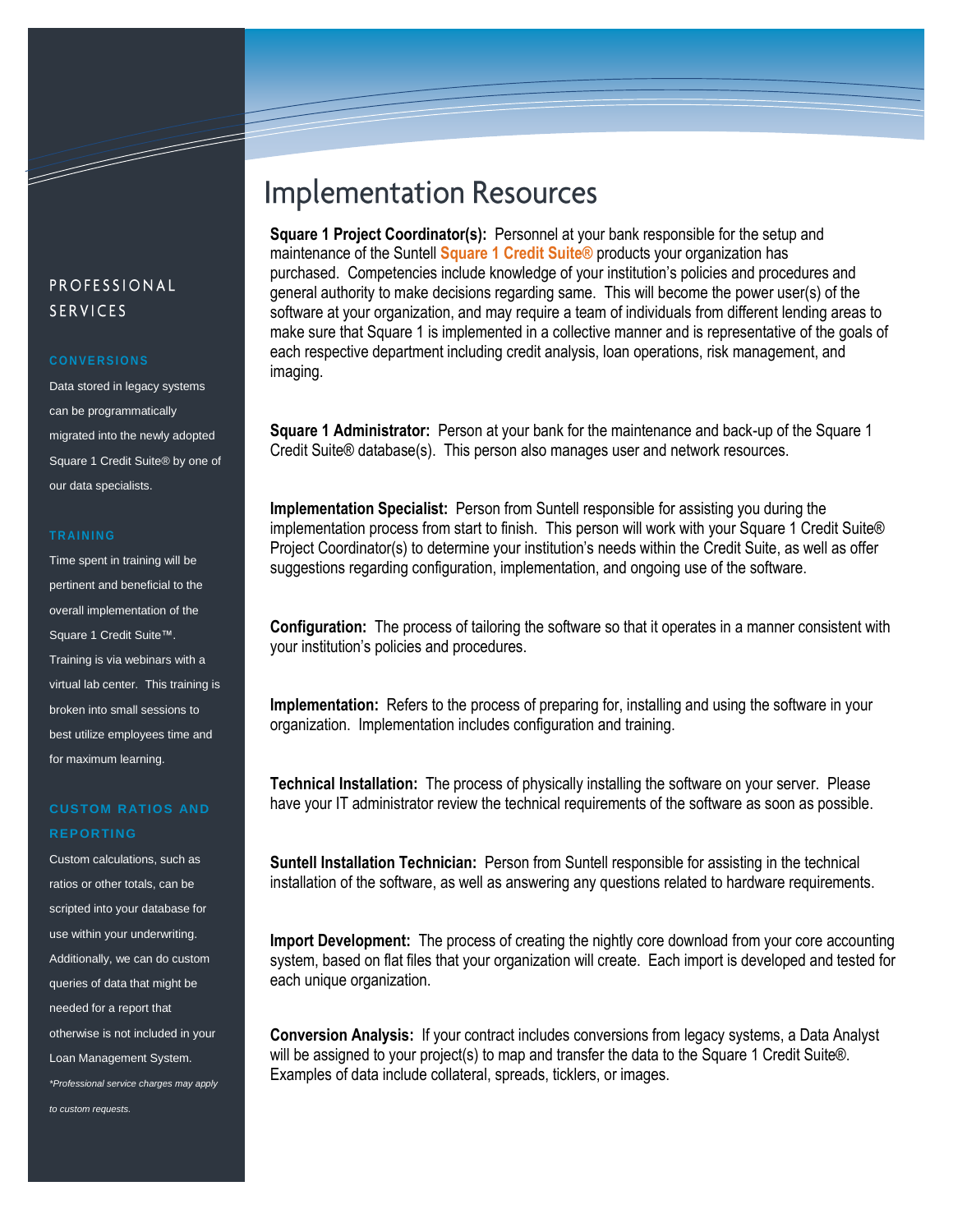

## **IMPLEMENTATION TIMELINE** (based on a 4 Month Implementation)

| SOFTWARE INSTALLATION         |           |                                                  |
|-------------------------------|-----------|--------------------------------------------------|
| Event                         | Timeframe | Description                                      |
| <b>Fechnical Installation</b> | Week 2    | Setup customer's network – hardware and software |

| <b>IMPORT DEVELOPMENT</b> |           |                                                                       |
|---------------------------|-----------|-----------------------------------------------------------------------|
| Event                     | Timeframe | Description                                                           |
| Initial Data Extract      | Week 2    | Data Extraction Files delivered to Import Development                 |
| First Import Run          | Week 4    | Data mapping and testing completed.                                   |
| <b>Import Preview</b>     | Week 5    | Review import with implementation specialist                          |
| Import Completion         | Week 6    | Place import controls and begin running import on a<br>nightly basis. |

| <b>LOAN MANAGEMENT SYSTEM CONFIGURATION</b>                                |                    |                                                                        |
|----------------------------------------------------------------------------|--------------------|------------------------------------------------------------------------|
| Event                                                                      | <b>Timeframe</b>   | <b>Description</b>                                                     |
| <b>Fact Finding Call</b>                                                   | Start: Week 1      | A call held with key individuals within your                           |
| Resources: Project Coordinator, others involved                            |                    | organization to determine goals, priorities, and desired<br>Live Date. |
| Phase 1 (Institution Configuration, Collateral,                            | Start: Week 2      | Enter branch information, users, security levels,                      |
| and Import Development)                                                    |                    | collateral information, and codes that correspond to                   |
| Resources: Project Coordinator, Individual(s)<br>familiar with core system | Completed: Week 4  | the core accounting system for nightly download.                       |
| Phase 2 (Credit Analysis & Loan Presentation)                              | Start: Week 5      | Create custom commercial scoring parameters.                           |
| Resources: Square 1 coordinator, Lending                                   |                    | Decide on Narrative and Loan Comment headings to                       |
| personnel                                                                  | Completed: Week 8  | be used within Loan Presentation. Customize reports.                   |
| Phase 3 (Documentation Tracking and Loan                                   | Start: Week 10     | Configure tracking requirements at Customer,                           |
| Queue)                                                                     |                    | Collateral, Note and Guaranty level, as well as                        |
| Resources: Square 1 coordinator, Loan<br>operations personnel              | Completed: Week 12 | recurrence and other details of those items.                           |
|                                                                            |                    | Configure Process Stages for Loan Queue.                               |
| Phase 4: (Document Imaging)                                                | Start: Week 14     | Configure folder structure at the Customer, Note,                      |
| Resources: Square 1 coordinator, Loan                                      |                    | Collateral, and Deposit levels; enter users, and                       |
| operations personnel, Lending personnel                                    | Completed: Week 15 | security levels.                                                       |
|                                                                            |                    |                                                                        |

| <b>TRAINING</b>                         |                         |           |
|-----------------------------------------|-------------------------|-----------|
| Product                                 | <b>Training Courses</b> | Completed |
| Credit Analysis/Loan Presentation       | 8 courses               | Week 9    |
| Documentation Tracking/Document Imaging | 6 courses               | Week 13   |
| Database Maintenance/Collections/Addl.  | 4 courses               | Week 16   |

*Please note that your actual Implementation Timeline may vary based on the timeframe for implementation, products purchased, and/or training needs. You may choose the order in which to implement different modules of the Square 1 Credit Suite® and will work with your Implementation Specialist to define this order. Contracts allow up to 6 months to complete implementation.*